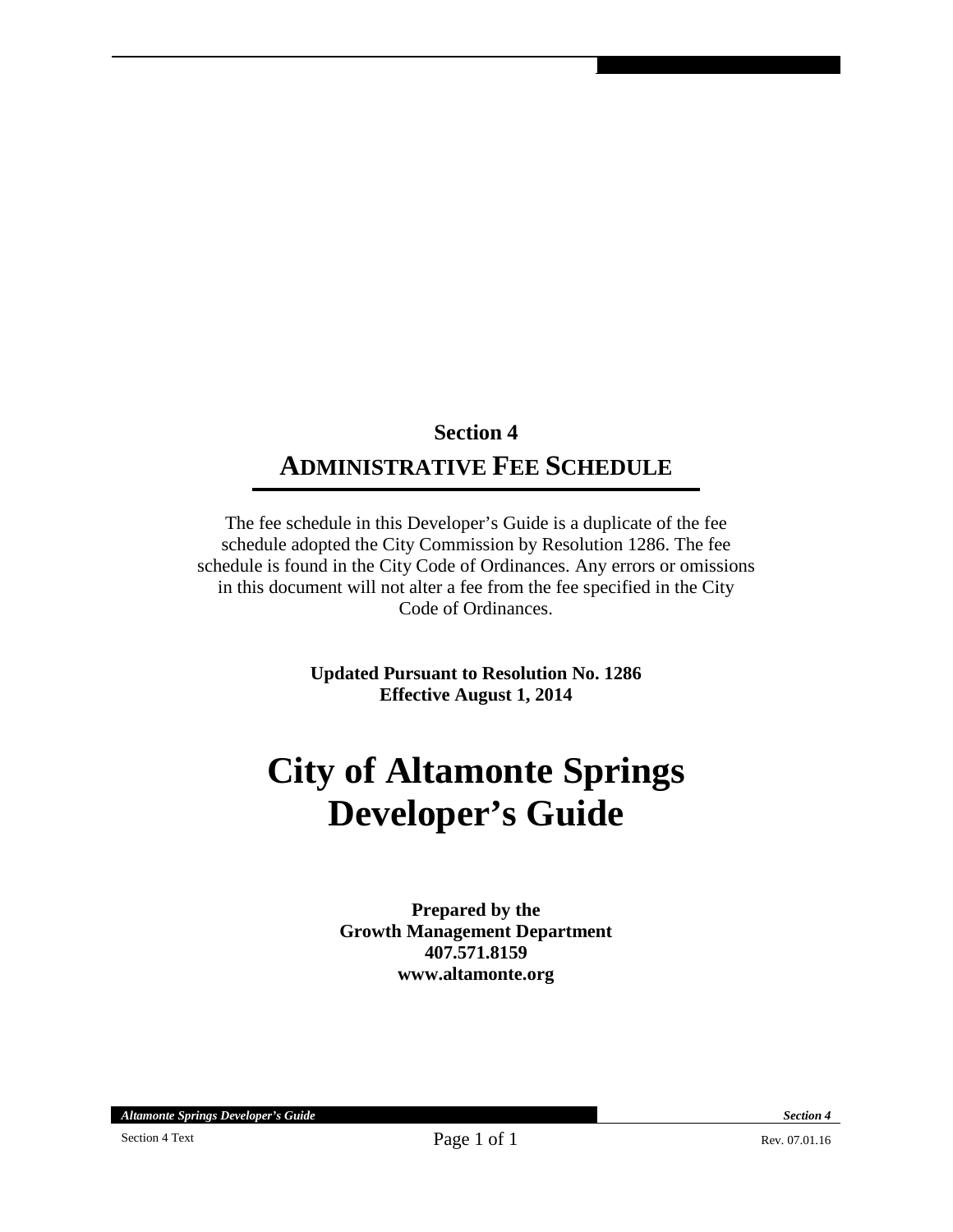

#### **CITY OF ALTAMONTE SPRINGS** ADMINISTRATIVE FEE SCHEDULE

### **Table of Contents**

| 3.3. |  |
|------|--|
| 3.4  |  |
| 3.5  |  |
|      |  |
|      |  |
|      |  |
|      |  |
|      |  |
|      |  |
|      |  |
|      |  |
| 5.3. |  |
|      |  |
|      |  |
|      |  |
|      |  |
| 6.2. |  |
| 6.3. |  |
| 6.4. |  |
| 6.5. |  |
| 6.6. |  |
| 6.7. |  |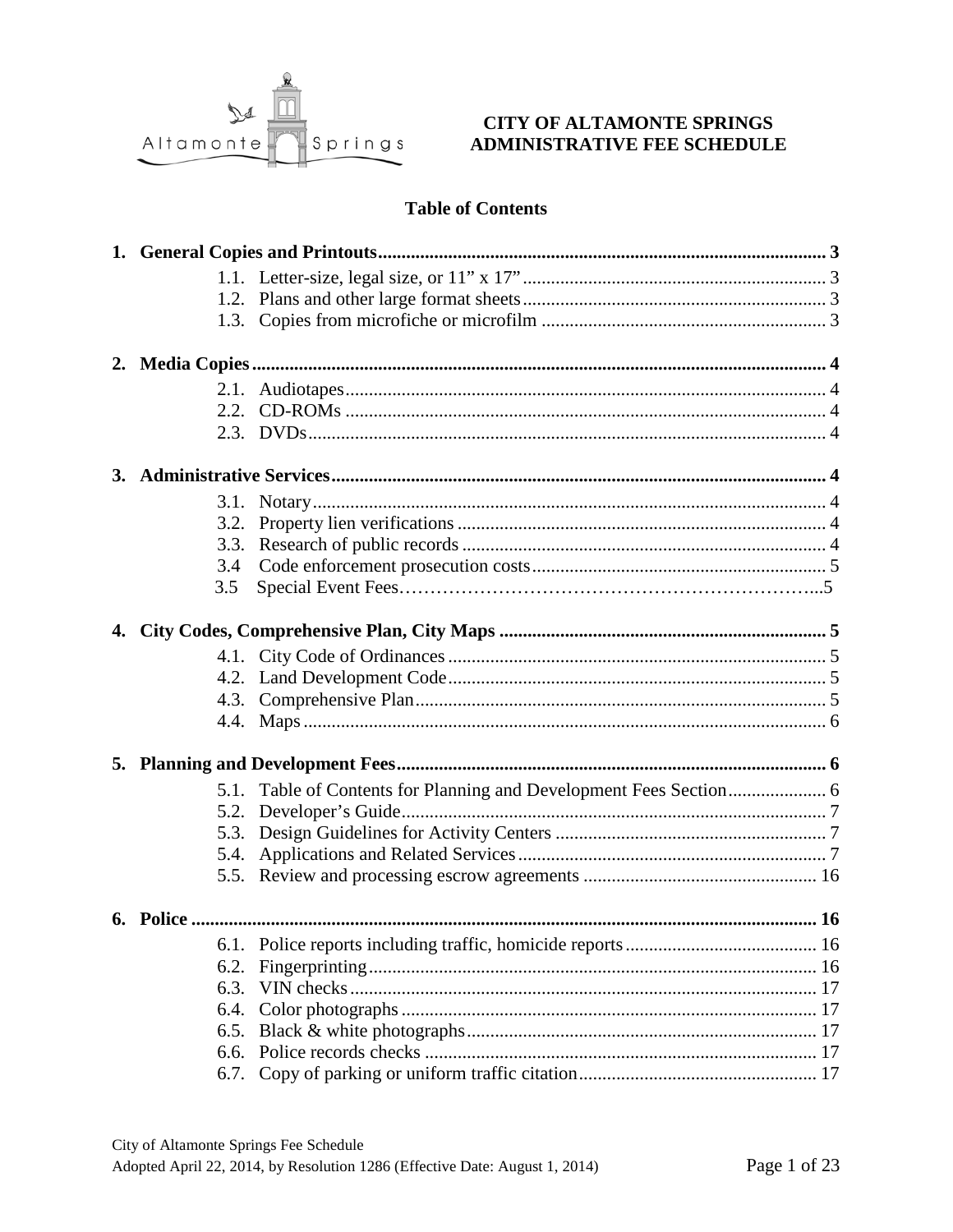| 8. | <b>Building, Plumbing, Electrical, Mechanical, Fire Protection and Fireworks Fees 19</b> |  |
|----|------------------------------------------------------------------------------------------|--|
|    |                                                                                          |  |
|    |                                                                                          |  |
|    |                                                                                          |  |
|    |                                                                                          |  |
|    |                                                                                          |  |
|    |                                                                                          |  |
|    |                                                                                          |  |
|    |                                                                                          |  |
|    |                                                                                          |  |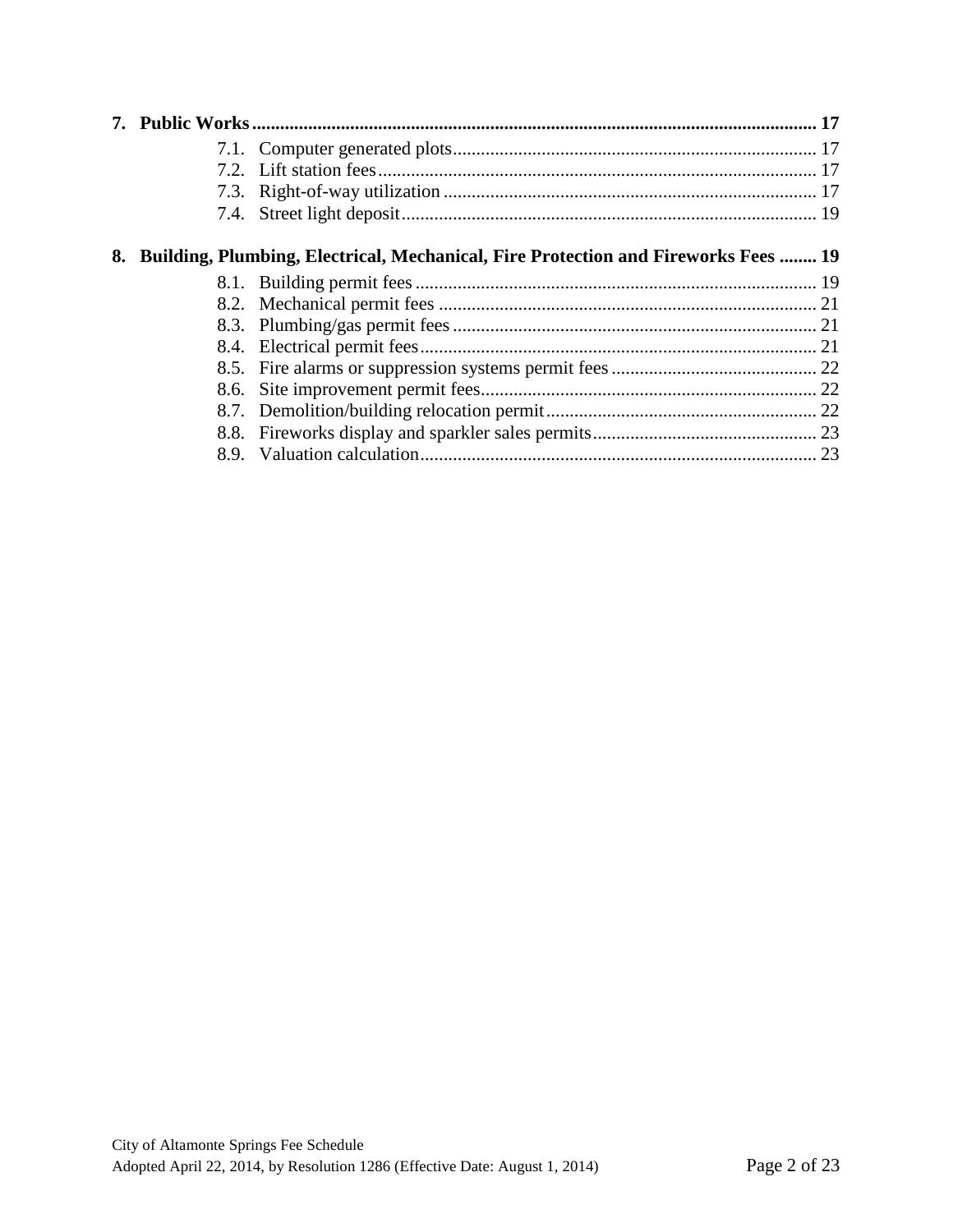#### **CITY OF ALTAMONTE SPRINGS ADMINISTRATIVE FEE SCHEDULE**

#### **The fees herein are pursuant to the City Code of Ordinances, Chapter 2, Administration, Article VI, Administrative Fees**

The following fees shall be charged by the city. Advanced payment may be required by the city for records requests. The city shall also be reimbursed for costs related to postage, special packaging, and similar expenses.

The fee for copies of records not listed herein shall be the actual cost of duplication plus any applicable fees for extensive use of information technology resources or extensive clerical or supervisory assistance by city personnel.

When the nature or volume of public records requested to be inspected, examined, or copied is such as to require extensive use of information technology resources or extensive clerical or supervisory assistance by city personnel, or both, the city may charge, in addition to the cost of duplication, a special service charge which shall be based on the cost incurred for such extensive effort. The charge for clerical or supervisory resources will be no greater than the hourly rate, including benefits, of the lowest paid personnel capable of providing such services.

#### **1. General Copies and Printouts**

The city may elect to utilize an outside vendor to produce copies. In such cases, the requestor will be charged the city's actual cost for the copies.

#### **1.1. Letter-size, legal size, or 11" x 17"**

|      | Double-sided (two-sided) copy or printout, per sheet \$0.20 |  |
|------|-------------------------------------------------------------|--|
|      |                                                             |  |
| 1.2. | Plans and other large format sheets                         |  |
|      |                                                             |  |
|      |                                                             |  |
|      |                                                             |  |
|      |                                                             |  |

#### **1.3. Copies from microfiche or microfilm**

Letter-size or legal size, per page .....................................................................\$0.15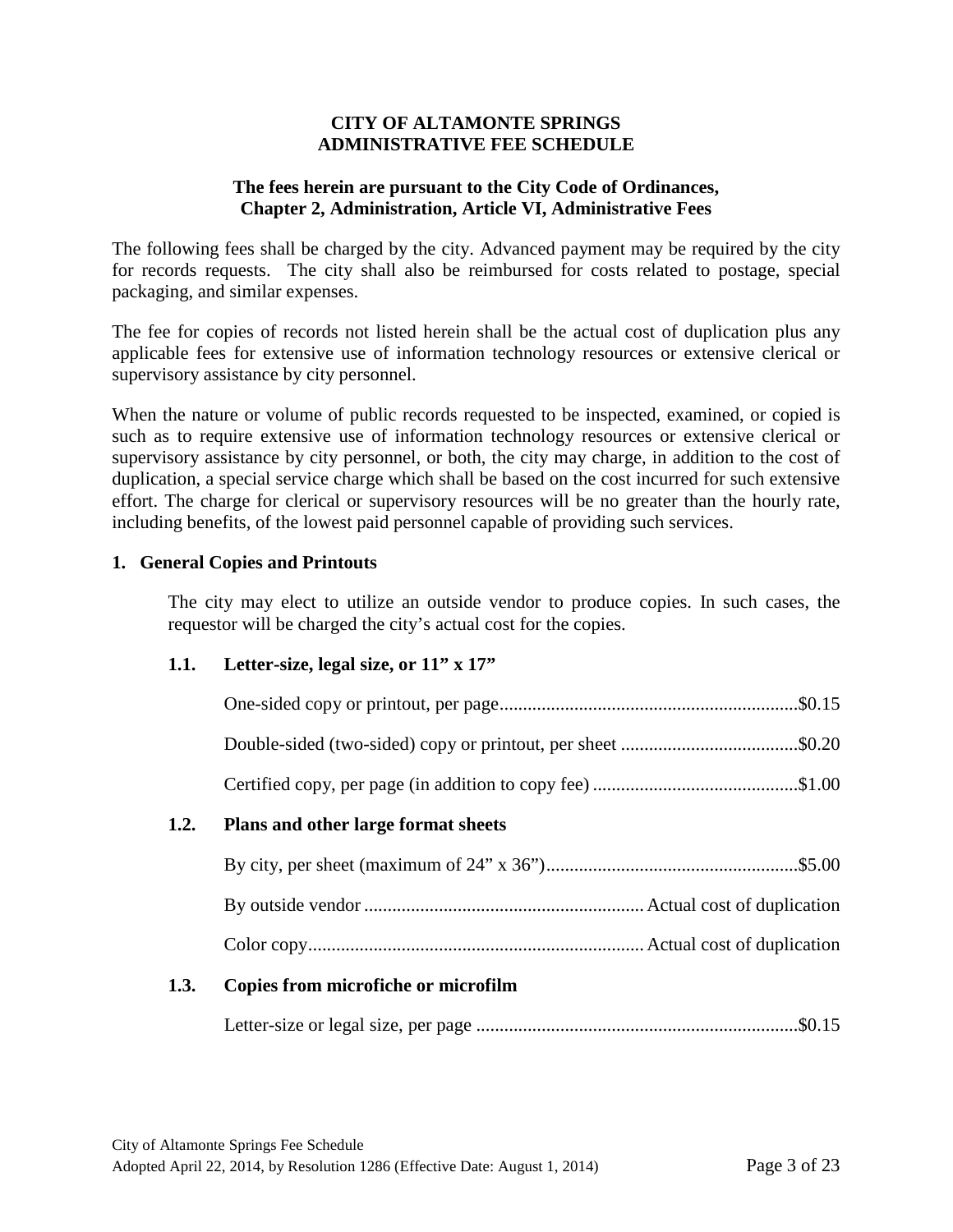11" x 17" sheet:

|    |                     | By city, per page \$0.15 plus service charge<br>for<br>extensive clerical assistance by city<br>personnel                   |
|----|---------------------|-----------------------------------------------------------------------------------------------------------------------------|
|    |                     |                                                                                                                             |
|    |                     |                                                                                                                             |
| 2. | <b>Media Copies</b> |                                                                                                                             |
|    | 2.1.                | <b>Audiotapes</b>                                                                                                           |
|    |                     |                                                                                                                             |
|    | 2.2.                | <b>CD-ROMs</b>                                                                                                              |
|    |                     |                                                                                                                             |
|    | 2.3.                | <b>DVDs</b>                                                                                                                 |
|    |                     |                                                                                                                             |
|    |                     | Copies of DVD disc related to bid documents available online \$5.00                                                         |
|    |                     | 3. Administrative Services                                                                                                  |
|    | 3.1.                | <b>Notary</b>                                                                                                               |
|    |                     |                                                                                                                             |
|    | 3.2.                | <b>Property lien verifications</b>                                                                                          |
|    |                     | Category I: Lien verifications and assessments only \$10.00 each                                                            |
|    |                     | Category II: Includes Category I, plus utilities and violation                                                              |
|    |                     | Category III: Includes Category I and II, plus search for<br>open/expired permits and certificates of occupancy\$60.00 each |
|    | 3.3.                | <b>Research of public records</b>                                                                                           |
|    |                     |                                                                                                                             |
|    |                     | clerical resources will be applied at<br>the hourly rate including benefits of                                              |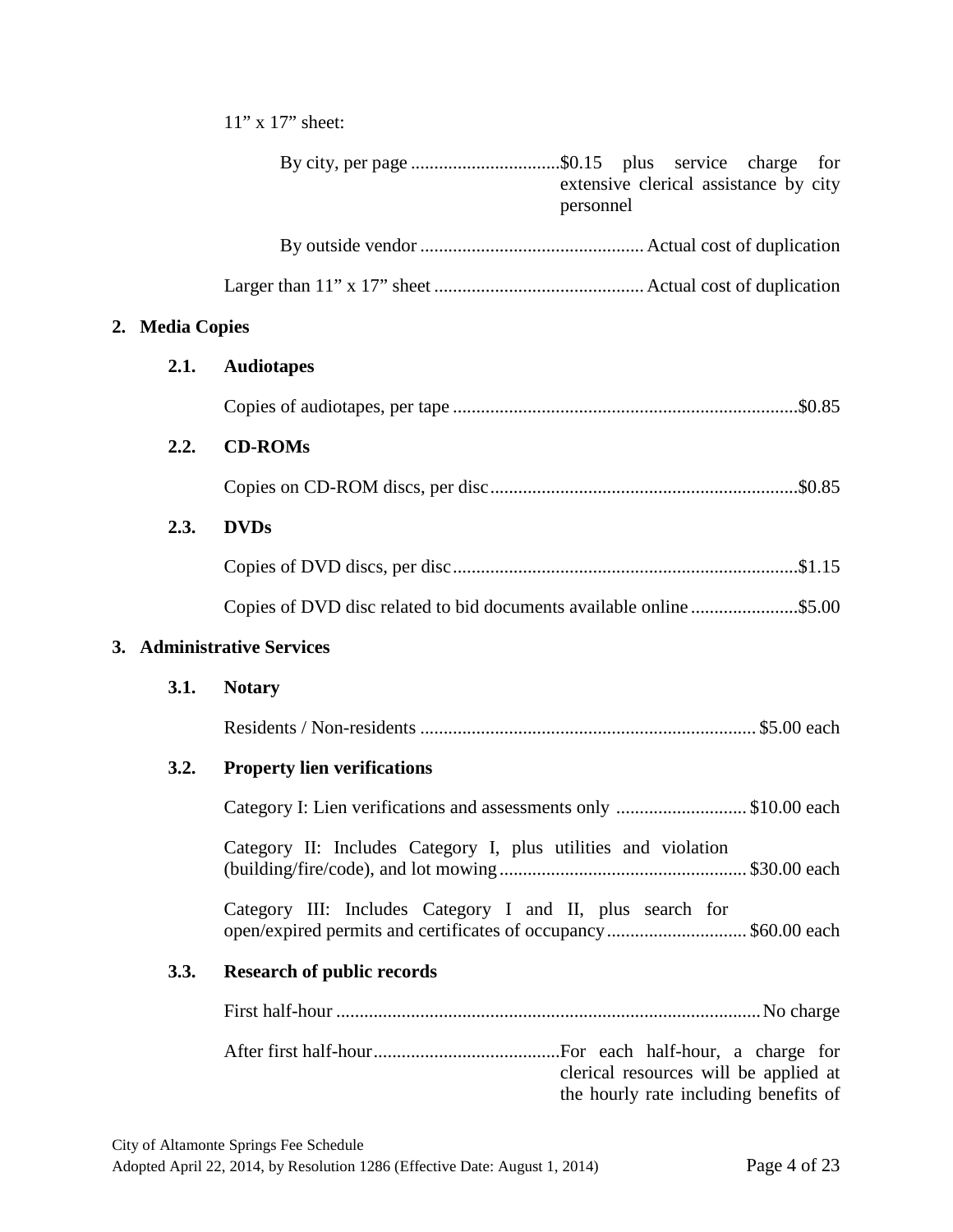the lowest paid personnel capable of providing such services

Written staff response describing available records, per hour (one hour minimum) ...............................................................................................\$30.00

#### **3.4 Code enforcement prosecution costs**

Code enforcement prosecution costs ............................................................\$250.00

Staff and any respondent can request a deviation from the set amount in any case where the actual prosecution costs deviate from the average actual cost or if the Code Enforcement Board determines that an alternative cost assessment would be appropriate based on the presented evidence.

#### **3.5 Special Event Fees**

Special Events requiring permit…………………………………………..\$50.00

#### **4. City Codes, Comprehensive Plan, City Maps**

#### **4.1. City Code of Ordinances**

The City Code of Ordinances and supplements may be purchased from Municipal Code Corp. at www.municode.com. The code may also be viewed at www.municode.com.

#### **4.2. Land Development Code**

The Land Development Code and supplements may be purchased from Municipal Code Corp. at www.municode.com. The code may also be viewed at www.municode.com. The following sections are available for purchase through the city:

Sign regulations ..............................................................................................\$10.00

#### **4.3. Comprehensive Plan**

Comprehensive plan......................................................................................\$135.00

Fee is for a paper copy of the comprehensive plan. The plan is also available to view or download at www.altamonte.org.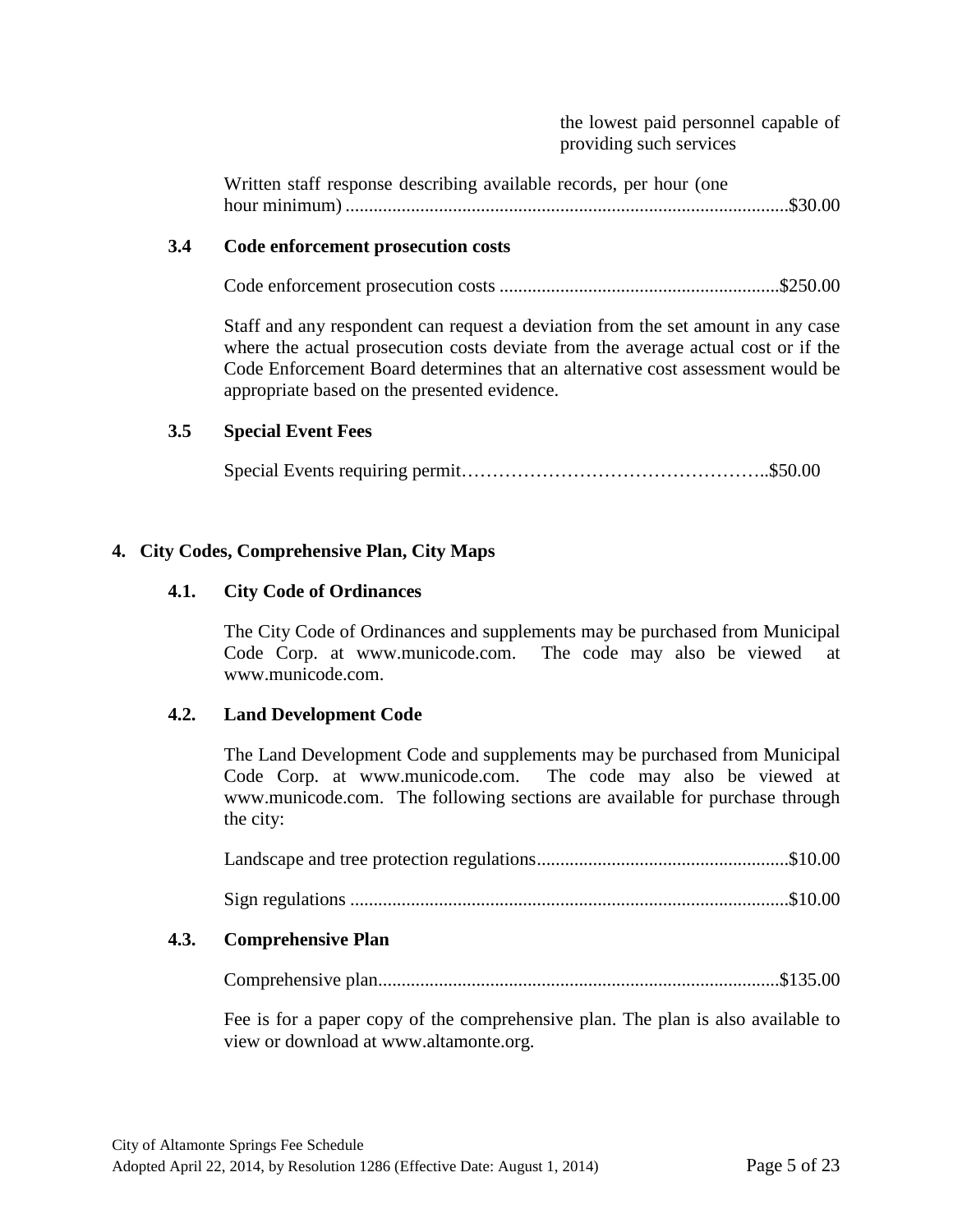#### **4.4. Maps**

The future land use map and zoning map are also available to view or download at www.altamonte.org.

#### **5. Planning and Development Fees**

#### **5.1. Table of Contents for Planning and Development Fees Section**

| 5.1.                                                              |         |                                                           |  |
|-------------------------------------------------------------------|---------|-----------------------------------------------------------|--|
| 5.2.                                                              |         |                                                           |  |
| 5.3.                                                              |         |                                                           |  |
| 5.4.                                                              |         |                                                           |  |
|                                                                   | 5.4.1.  | Abandonment/vacation applications for streets, easements, |  |
|                                                                   |         |                                                           |  |
|                                                                   | 5.4.2.  |                                                           |  |
|                                                                   | 5.4.3.  |                                                           |  |
|                                                                   | 5.4.4.  | Annexation, land use change, zoning, and planned unit     |  |
|                                                                   |         |                                                           |  |
|                                                                   | 5.4.5.  |                                                           |  |
|                                                                   | 5.4.6.  |                                                           |  |
|                                                                   | 5.4.7.  |                                                           |  |
|                                                                   | 5.4.8.  |                                                           |  |
|                                                                   | 5.4.9.  | Comprehensive plan text amendment applications10          |  |
| 5.4.10.<br>Concurrency management system application (concurrency |         |                                                           |  |
|                                                                   |         |                                                           |  |
|                                                                   | 5.4.11. |                                                           |  |
|                                                                   | 5.4.12. | Development of regional impact (DRI) applications10       |  |
|                                                                   | 5.4.13. |                                                           |  |
|                                                                   | 5.4.14. |                                                           |  |
|                                                                   | 5.4.15. | Impact fee special studies (pursuant to Chapter 25, City  |  |
|                                                                   |         |                                                           |  |
|                                                                   | 5.4.16. |                                                           |  |
|                                                                   | 5.4.17. |                                                           |  |
|                                                                   | 5.4.18. | Letters and written confirmations - for zoning and other  |  |
|                                                                   |         |                                                           |  |
|                                                                   | 5.4.19. |                                                           |  |
|                                                                   | 5.4.20. |                                                           |  |
|                                                                   | 5.4.21. | Site plan, subdivision development plan, and other plan   |  |
|                                                                   |         |                                                           |  |
|                                                                   | 5.4.22. |                                                           |  |
|                                                                   |         |                                                           |  |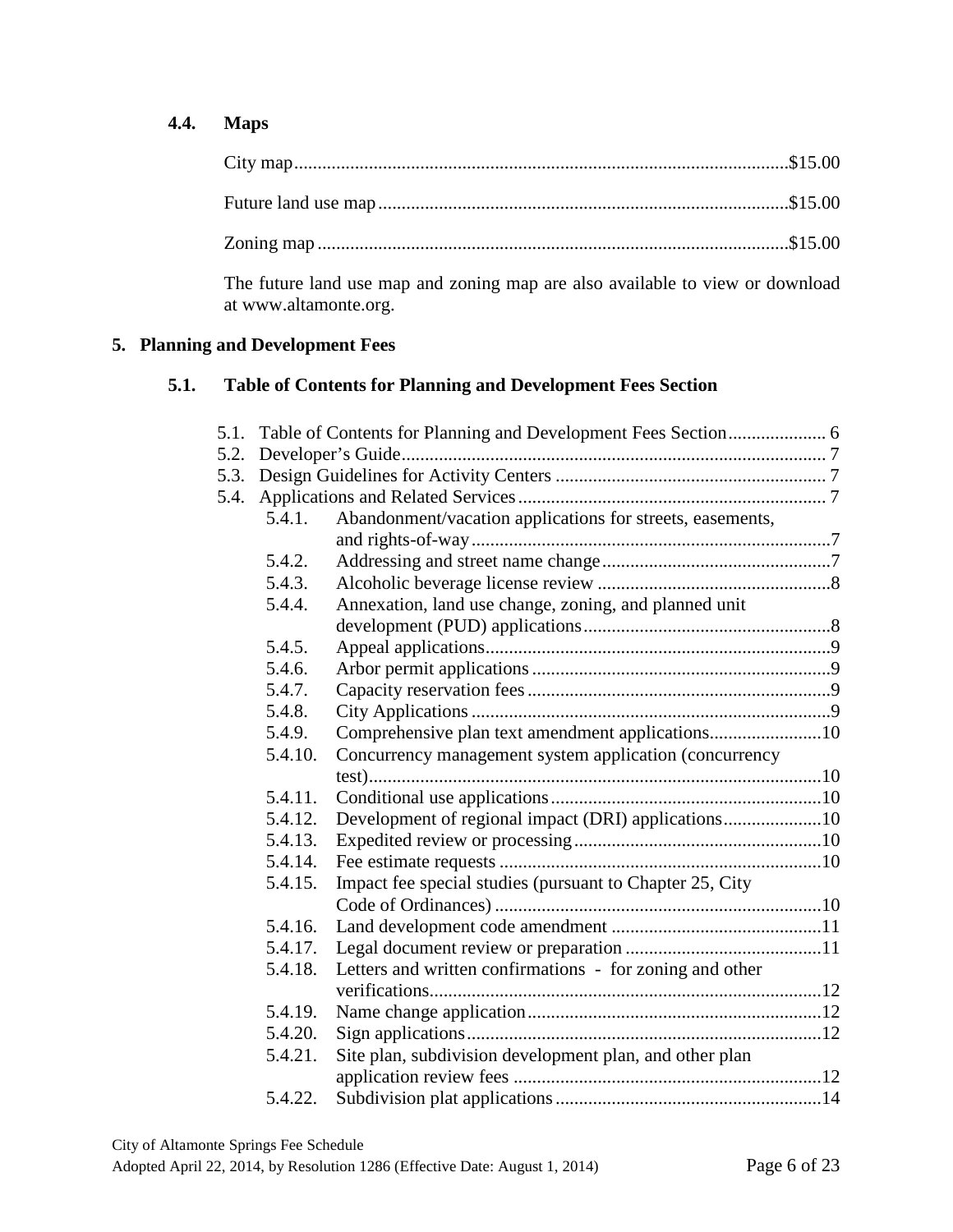|  | 5.4.26. Variance wavier applications as part of a site plan or |  |
|--|----------------------------------------------------------------|--|
|  |                                                                |  |
|  |                                                                |  |
|  |                                                                |  |

#### **5.2. Developer's Guide**

|--|--|

Fee is for a paper copy. This document is also available to view or download at www.altamonte.org.

#### **5.3. Design Guidelines for Activity Centers**

Fees are for a paper copy. These documents are also available to view or download at www.altamonte.org.

#### **5.4. Applications and Related Services**

#### **5.4.1. Abandonment/vacation applications for streets, easements, and rightsof-way**

Requiring public hearing:

Multi-family and non-residential .......................................\$1,250.00

Not requiring public hearing (includes staff review and standard language minor document legal agreement fee; does not include recording fees and document stamps)....................\$250.00

#### **5.4.2. Addressing and street name change**

Address assignment or reassignment

Multi-family and nonresidential, per address .........................\$10.00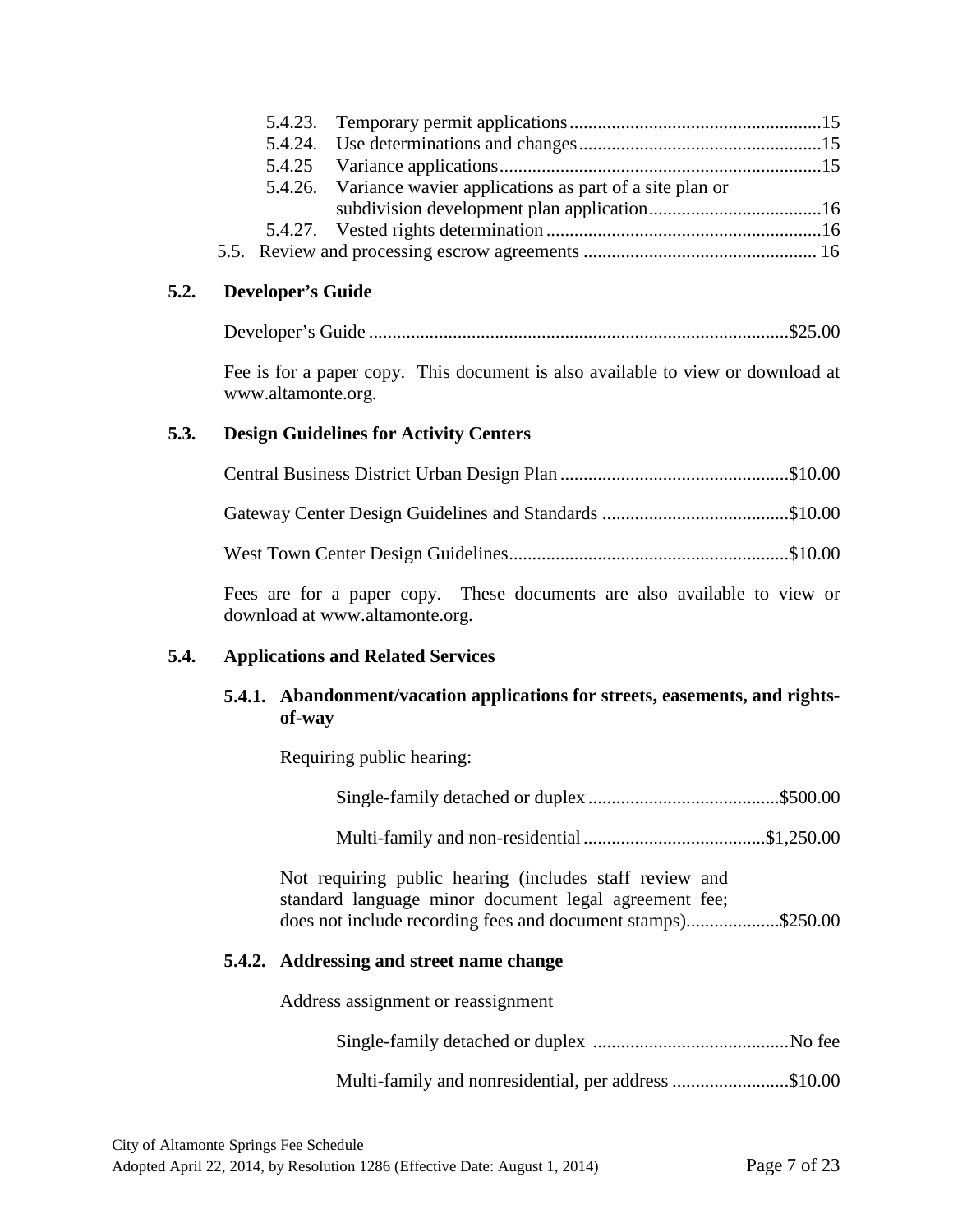| Street name change applications (public or private)                                                                                 |  |  |
|-------------------------------------------------------------------------------------------------------------------------------------|--|--|
|                                                                                                                                     |  |  |
|                                                                                                                                     |  |  |
| 5.4.3. Alcoholic beverage license review                                                                                            |  |  |
| Alcoholic beverage license review for state alcoholic                                                                               |  |  |
| 5.4.4. Annexation, land use change, zoning, and planned unit development<br>(PUD) applications                                      |  |  |
|                                                                                                                                     |  |  |
| Annexation, future land use map change, and rezoning                                                                                |  |  |
| With small-scale comprehensive plan amendment\$1,500.00                                                                             |  |  |
| With large-scale comprehensive plan amendment \$1,750.00*                                                                           |  |  |
| Future land use map change and rezoning:                                                                                            |  |  |
| With small-scale comprehensive plan amendment\$1,250.00                                                                             |  |  |
| With large-scale comprehensive plan amendment \$1,500.00*                                                                           |  |  |
|                                                                                                                                     |  |  |
| Rezoning to planned unit development classification or<br>substantial change to an existing PUD, including master<br>land use plan: |  |  |
| Without comprehensive plan amendment\$1,000.00                                                                                      |  |  |
| With small-scale comprehensive plan amendment\$1,250.00                                                                             |  |  |
| With large-scale comprehensive plan amendment \$1,500.00*                                                                           |  |  |
| Non-substantial change to a planned unit development:                                                                               |  |  |
| Initial application (includes three submittals)\$500.00                                                                             |  |  |
| Re-submittal after first three submittals, per                                                                                      |  |  |
| Land use action not specified above requiring public                                                                                |  |  |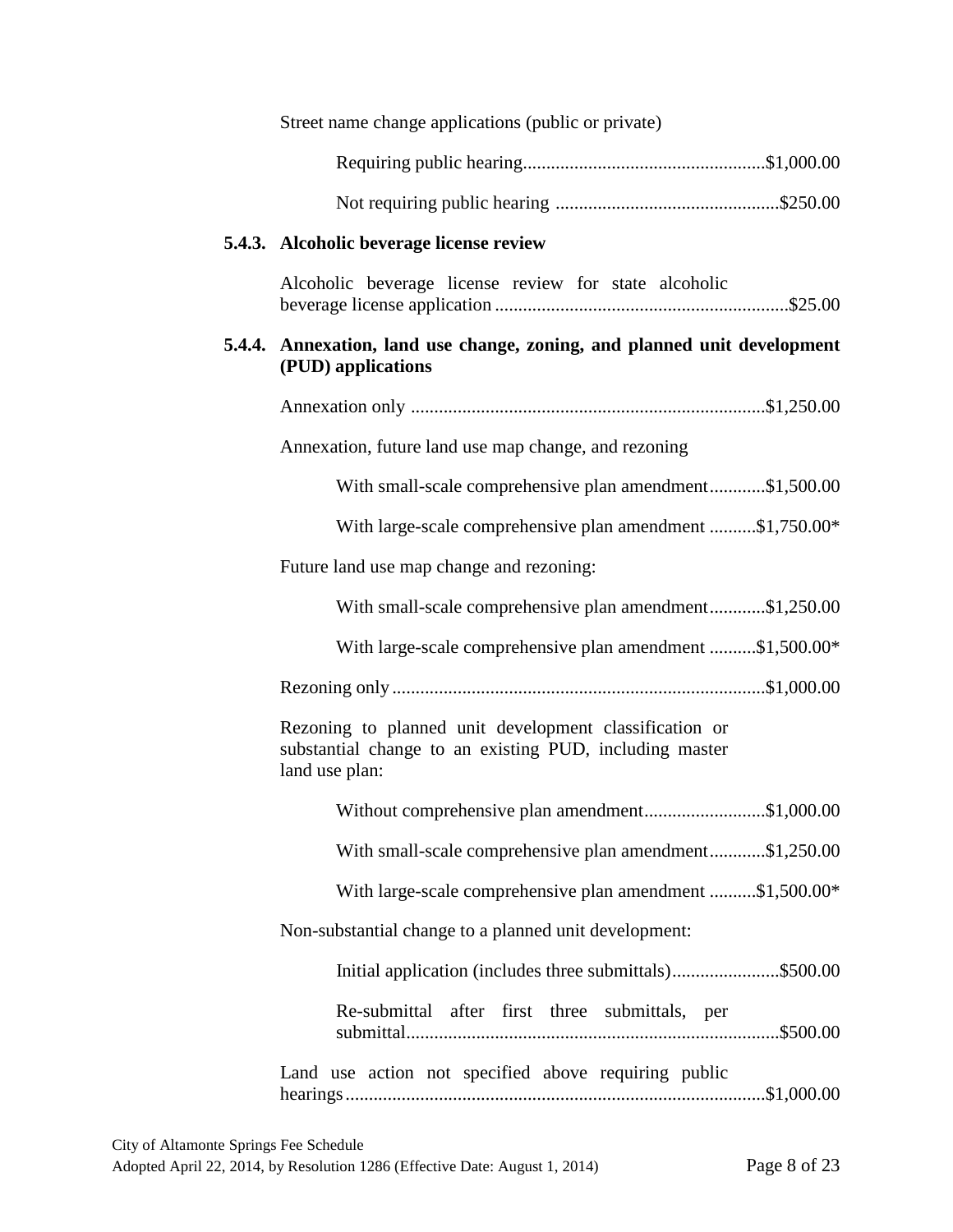\* Large-scale comprehensive plan amendments include those applications requiring the expedited state review or state coordinated review process.

#### **5.4.5. Appeal applications**

Appeals requiring public hearing:

| Petition for interpretation by board of zoning<br>appeals or planning board (review of administrative |  |
|-------------------------------------------------------------------------------------------------------|--|
| Appeal from decision of building official (building                                                   |  |
| Appeal of development review committee decision                                                       |  |
| Appeal of planning board decision to city                                                             |  |
|                                                                                                       |  |
| <b>5.4.6.</b> Arbor permit applications                                                               |  |

Residential one or two family dwelling or townhouse arbor permit -- removal of dead tree, tree damaging or in danger of damaging house, or prohibited species / nuisance tree .................. No Fee

Commercial, multi-family residential, or subdivision ...........\$50.00 for the first tree plus \$10 for each additional tree (maximum fee \$500.00)

| Commercial, multi-family residential, expedited violation |  |
|-----------------------------------------------------------|--|
|                                                           |  |

Tree trimming permit commercial ......................................................\$50.00

#### **5.4.7. Capacity reservation fees**

Refer to Land Development Code Article II, Concurrency Management and Consistency Determination

#### **5.4.8. City Applications**

Applications initiated by city agencies or offices ............................... No fee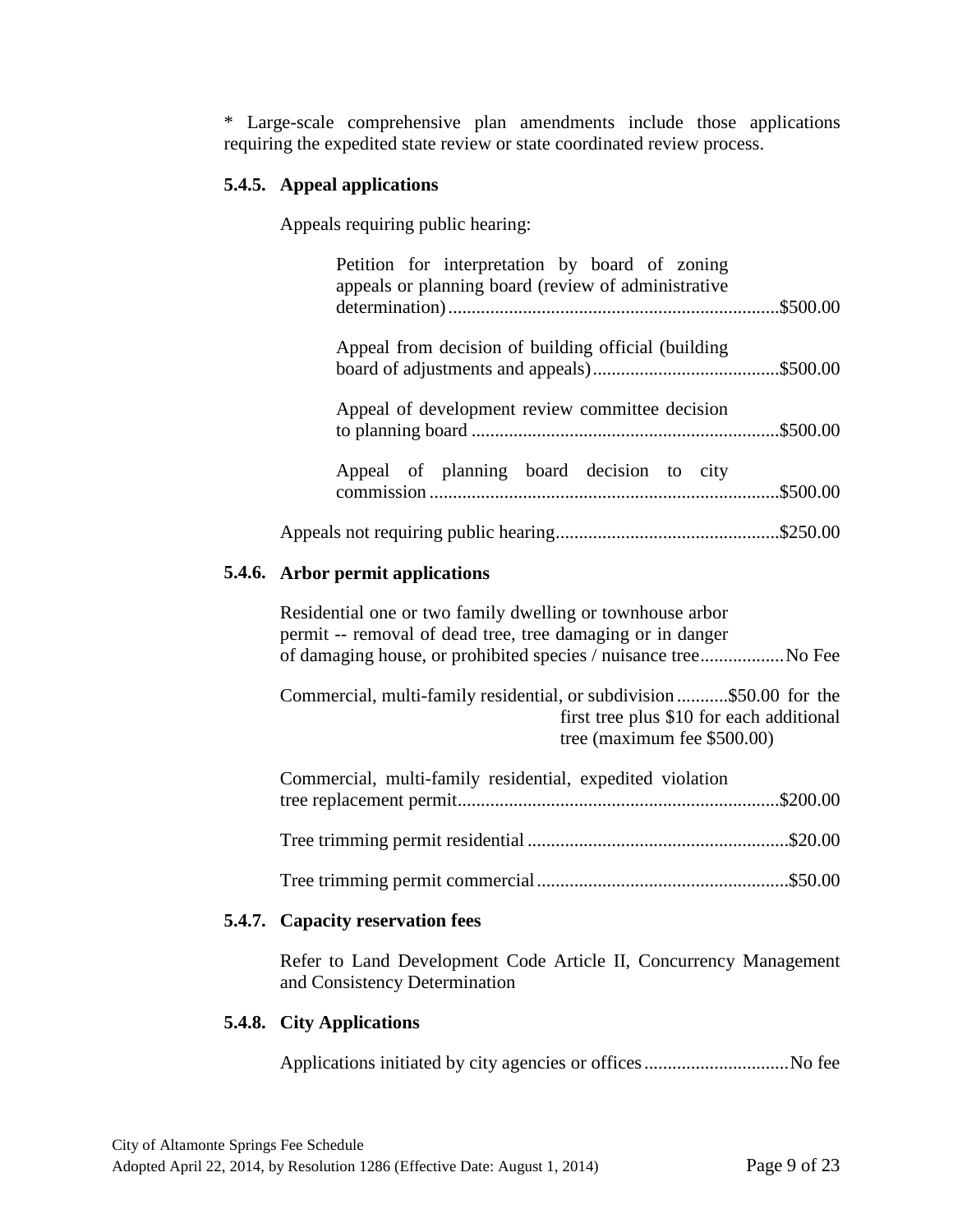#### **5.4.9. Comprehensive plan text amendment applications**

|--|--|--|--|

#### **5.4.10. Concurrency management system application (concurrency test)**

Concurrency test application.............................................................\$100.00

Concurrency test application with traffic impact analysis ................\$250.00

If the city must employ a transportation engineering consultant to review the materials, the cost of the consultant will be charged to the applicant.

#### **5.4.11. Conditional use applications**

|--|--|

Conditional use extension application ....... ½ of the original application fee

#### **5.4.12. Development of regional impact (DRI) applications**

| consultant fees |
|-----------------|

DRI non-substantial change application ........................................\$1,500.00

#### **5.4.13. Expedited review or processing**

Expedited review and processing....... 100% surcharge of application fee(s)

Note: The use of expedited review services is determined by the city.

#### **5.4.14. Fee estimate requests**

Fee estimate request application .......................................................\$100.00

Additional staff time required to complete the request in excess of one hour of research per division, per hour .........................\$30.00

#### **5.4.15. Impact fee special studies (pursuant to Chapter 25, City Code of Ordinances)**

Impact fee credits review fee ............................................................\$100.00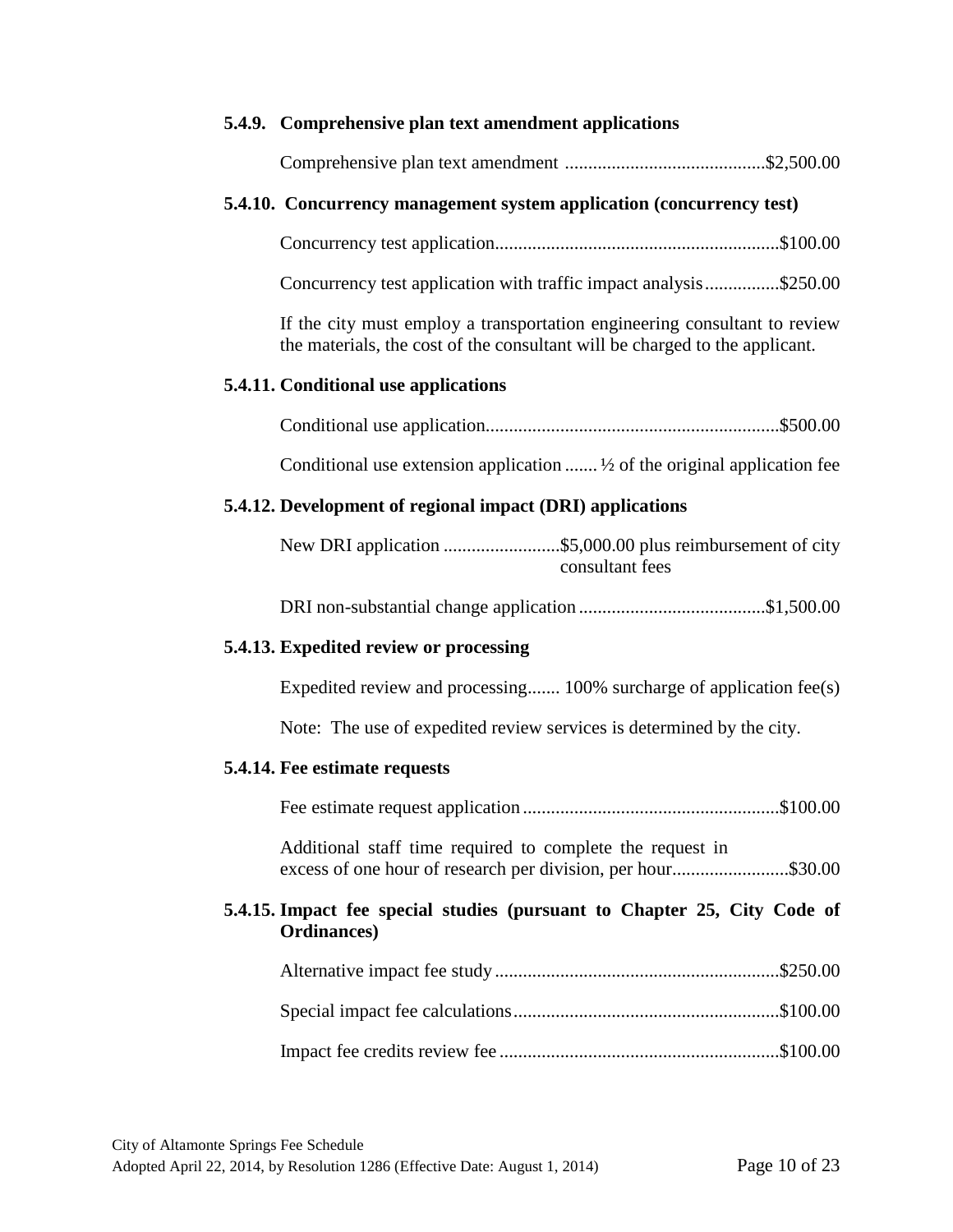The applicant is also responsible for additional costs that the city may incur to review these special requests, which may include consultant and legal costs.

#### **5.4.16. Land development code amendment**

Applications to amend the land development code .......................\$1,500.00

#### **5.4.17. Legal document review or preparation**

Category I: Ministerial document - standard language .......................\$50.00

Includes, but not limited to, meter easements, minor notices of termination/releases of agreements.

Category II: Minor language – standard language .......................... \$200.00

Includes, but not limited to, minor easements including utility, drainage, landscape, and sign; encroachment agreements, deeds, partial release of agreements, dumpster agreements, notices of termination/releases of agreements with involved research.

Category III: Major document - standard language .......................\$1,000.00

Includes, but not limited to, developer's agreements, impact fee agreements, capacity reservation agreements, annexation agreements, escrow agreements, addendum, notices of restrictions, restricted use agreements, cross access easement agreements, reciprocal easement agreements, plat declaration of covenants, and infrastructure construction, maintenance and easement agreements.

Document reviews and rewrites by city attorney in excess of original draft and one revision ................................. Actual city expenses

Review or revision of other legal agreement documents, including applicant initiated documents:

City attorney and other city consultants........... Actual city expenses

Senior city staff .......................................... Fee based upon situation

Note: Legal document preparation fees do not include Seminole County recording fees and document stamps.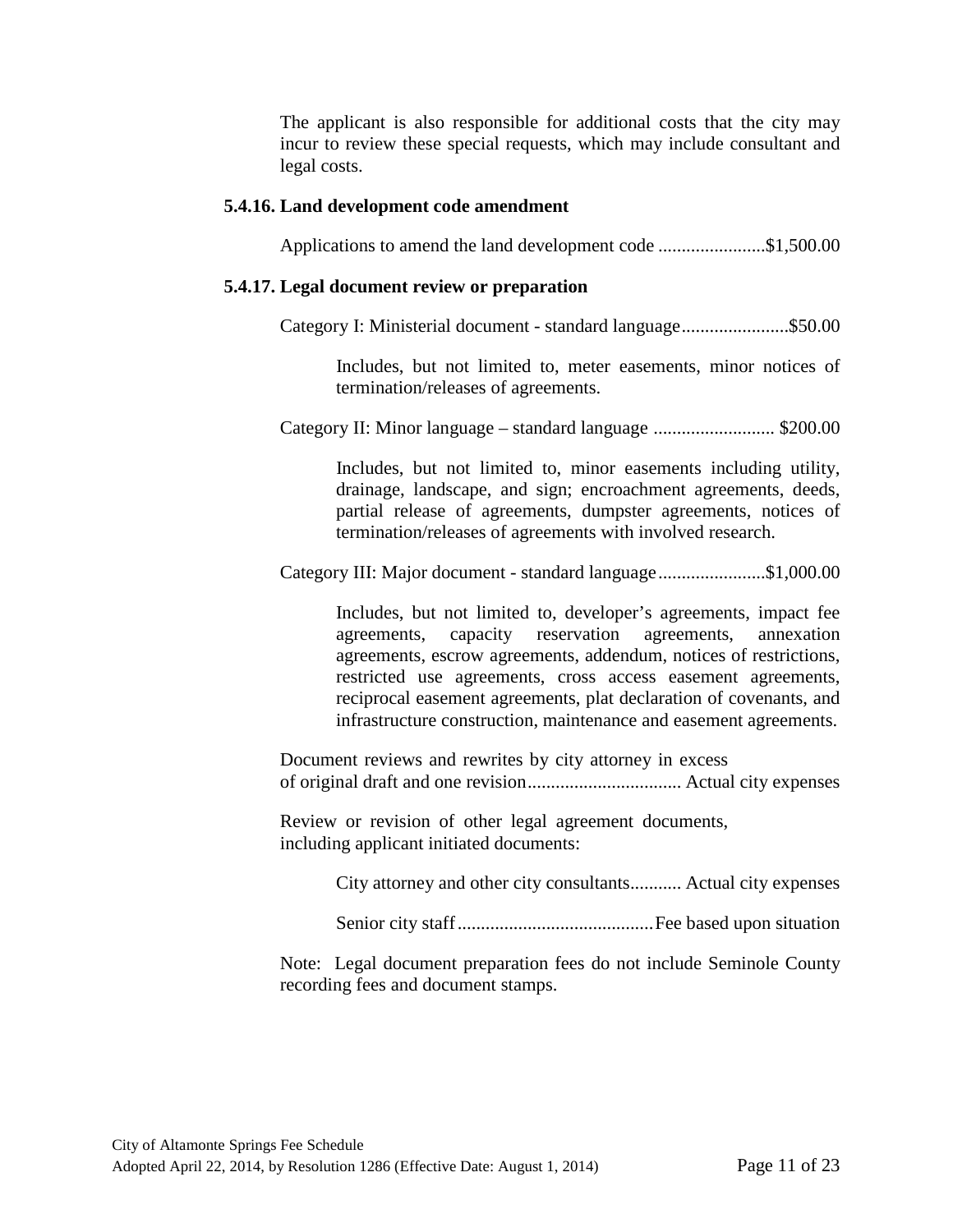| 5.4.18. Letters and written confirmations – for zoning and other verifications                                                                                                                                                                                 |  |  |
|----------------------------------------------------------------------------------------------------------------------------------------------------------------------------------------------------------------------------------------------------------------|--|--|
|                                                                                                                                                                                                                                                                |  |  |
| Includes confirmation of zoning district, future land use<br>designation, or existing use confirmation.                                                                                                                                                        |  |  |
|                                                                                                                                                                                                                                                                |  |  |
| Includes, but not limited to, detailed confirmations of property<br>status, property or regulation history, or city legal agreement<br>status.                                                                                                                 |  |  |
| Additional staff time required to complete the request in<br>excess of one-half hour for research and one-half hour for<br>letter drafting for basic letter, or one hour of research and<br>one hour for letter drafting for detailed letter, per hour \$30.00 |  |  |
| Category III: Special services confirmation letter:                                                                                                                                                                                                            |  |  |
| City attorney and other city consultants Actual city expenses                                                                                                                                                                                                  |  |  |
|                                                                                                                                                                                                                                                                |  |  |
| 5.4.19. Name change application                                                                                                                                                                                                                                |  |  |
| Application to change the name for an approved project\$50.00                                                                                                                                                                                                  |  |  |
| 5.4.20. Sign applications                                                                                                                                                                                                                                      |  |  |
| Master sign plan application as part of a preliminary plan                                                                                                                                                                                                     |  |  |
| Master sign plan revision to development review                                                                                                                                                                                                                |  |  |
|                                                                                                                                                                                                                                                                |  |  |
| 5.4.21. Site plan, subdivision development plan, and other plan application<br>review fees                                                                                                                                                                     |  |  |

Note: For additional submittal fees which may be due concurrently with a plan application, refer to the subsections on subdivision plat applications and variance and wavier applications as part of a site plan or subdivision development plan application.

Landscape plan – concept review of site plan or development plan landscape proposal ................................................\$50.00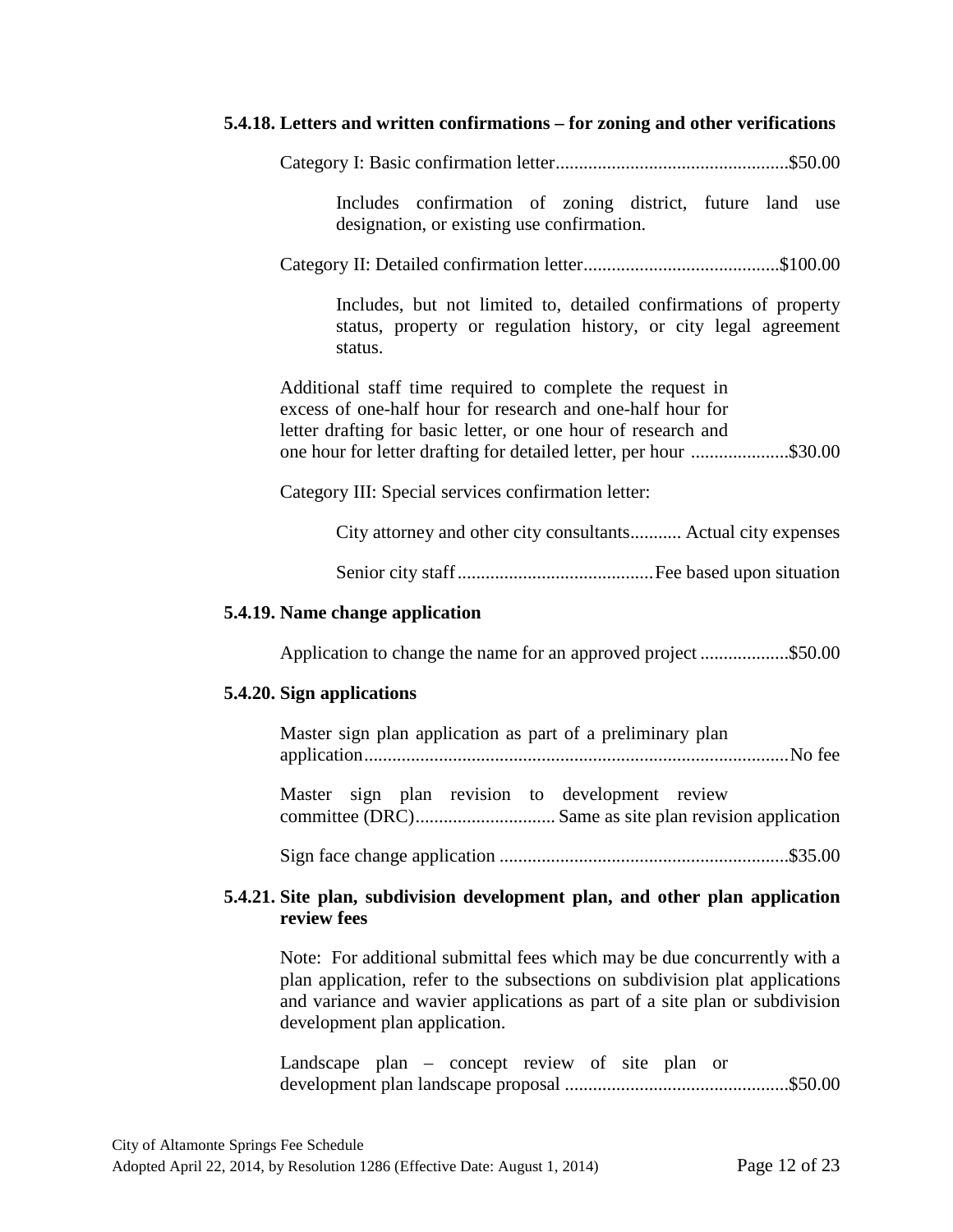Conceptual plan applications:

| Conceptual plan application for review by DRC or<br>planning board (includes one submittal)\$1,500.00 |  |  |  |
|-------------------------------------------------------------------------------------------------------|--|--|--|
| Conceptual plan re-submittal to respond to                                                            |  |  |  |
| Preliminary site plan or development plan applications:                                               |  |  |  |
| Preliminary site plan or development application                                                      |  |  |  |
| Re-submittal of preliminary site plan or<br>development plan to respond to comments, if               |  |  |  |
| Final site plan or development plan applications:                                                     |  |  |  |
| Final site plan or development plan application,<br>including change of use:                          |  |  |  |
| Plan review application (includes three                                                               |  |  |  |
| Category III document legal agreement fee\$1,000.00                                                   |  |  |  |
|                                                                                                       |  |  |  |
| Re-submittal of site plan or development after first                                                  |  |  |  |
| Combined preliminary/final site plan or development plan<br>applications:                             |  |  |  |
| Combined preliminary/final site plan<br>or<br>development plan application:                           |  |  |  |
| Plan review application (includes three                                                               |  |  |  |
| Category III document legal agreement fee\$1,000.00                                                   |  |  |  |
|                                                                                                       |  |  |  |
| Re-submittal of site plan or development plan after                                                   |  |  |  |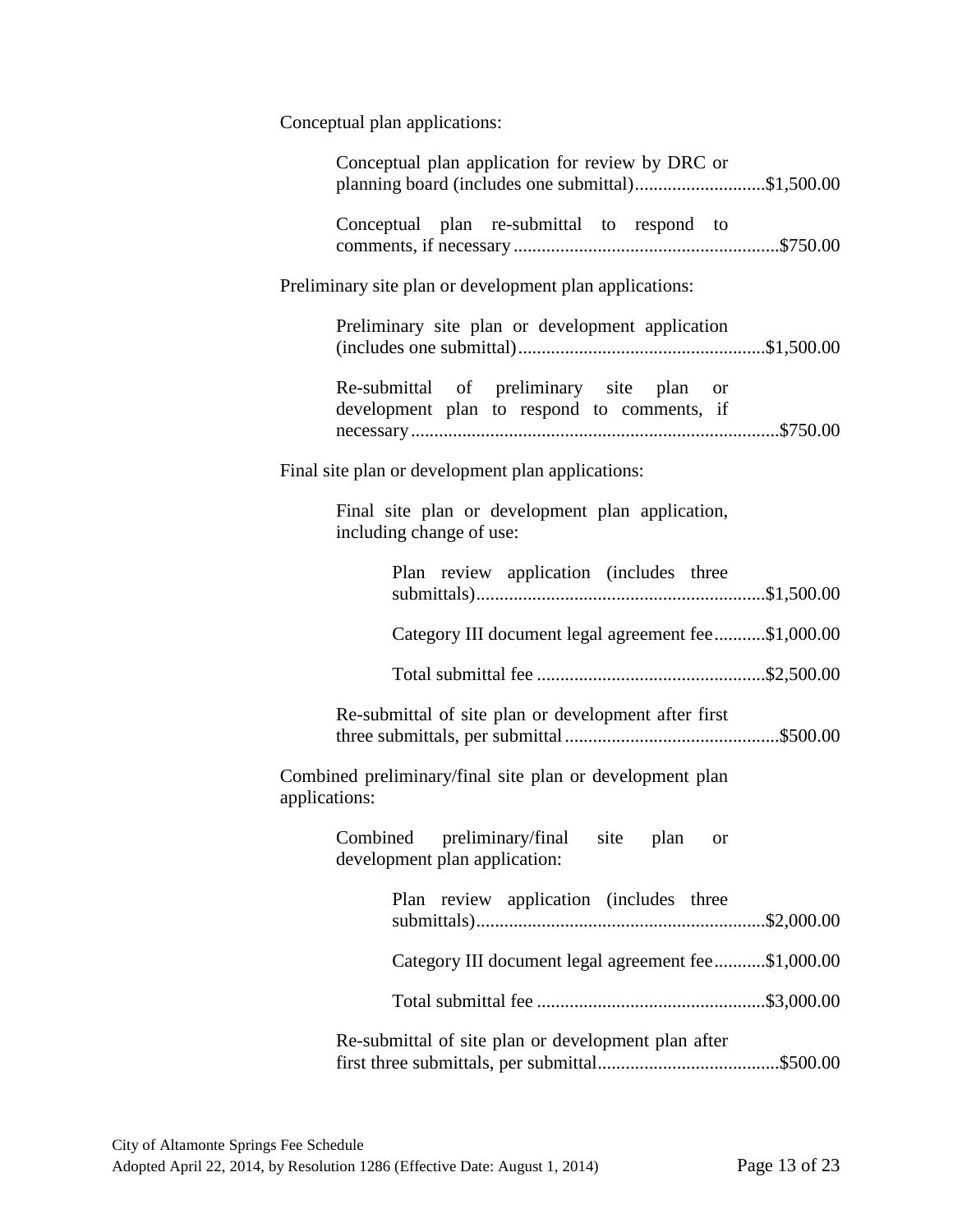Supplemental site plan applications:

| Supplemental site plan application by DRC<br>pursuant to an annexation agreement (includes three                            |  |
|-----------------------------------------------------------------------------------------------------------------------------|--|
| Re-submittal of site plan after first three submittals,                                                                     |  |
| Site plan or development plan extension application                                                                         |  |
| Site plan or development plan revision applications:                                                                        |  |
|                                                                                                                             |  |
| Second submittal (re-submittal) to respond to                                                                               |  |
| Re-submittal of site plan revision after first two                                                                          |  |
| Verification and re-stamp of lost field copy of plans \$100.00                                                              |  |
| 5.4.22. Subdivision plat applications                                                                                       |  |
| Note: All subdivision plat applications must be submitted concurrently<br>with a site plan or development plan application. |  |
| Preliminary plat applications:                                                                                              |  |
| Preliminary plat application (includes one                                                                                  |  |
|                                                                                                                             |  |
| Final plat and minor plat applications:                                                                                     |  |
| Final plat or minor plat application (includes three                                                                        |  |
| Re-submittal of final plat or minor plat after the first                                                                    |  |
| City professional surveyor and mapper and city attorney<br>review applications:                                             |  |
|                                                                                                                             |  |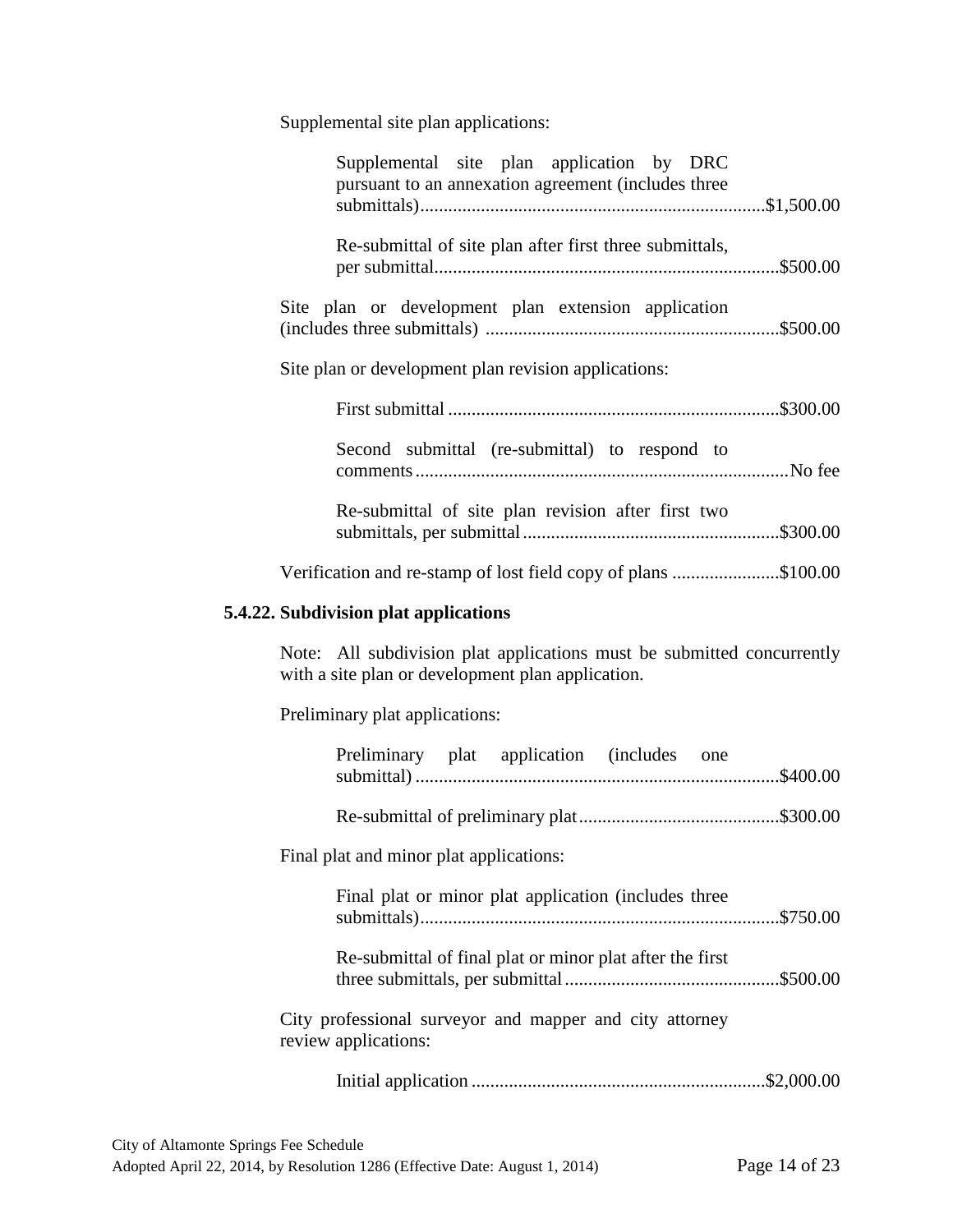Second submittal (re-submittal) to respond to comments ................................................................................ No fee

Re-submittal after first two submittals, per submittal ...........\$500.00

Plus city consulting professional surveyor and mapper review fees, which are set by the city's contract with consulting surveyor. At the time of application submittal or re-submittal the applicant will be responsible to pay to the city the city review fee listed above and the consulting surveyor review fee. The consulting surveyor fee may also include a city contract administration fee of up to ten percent.

#### **5.4.23. Temporary permit applications**

| 5.4.24. Use determinations and changes                                             |
|------------------------------------------------------------------------------------|
| Permitted use interpretation by the growth management                              |
| Petition for change in nonconforming use to a more<br>permissive (conforming) use: |
|                                                                                    |
|                                                                                    |
| 5.4.25. Variance applications                                                      |
| Variance application to the board of zoning appeals:                               |
|                                                                                    |
|                                                                                    |
| Administrative variance application (not requiring a public<br>hearing):           |
|                                                                                    |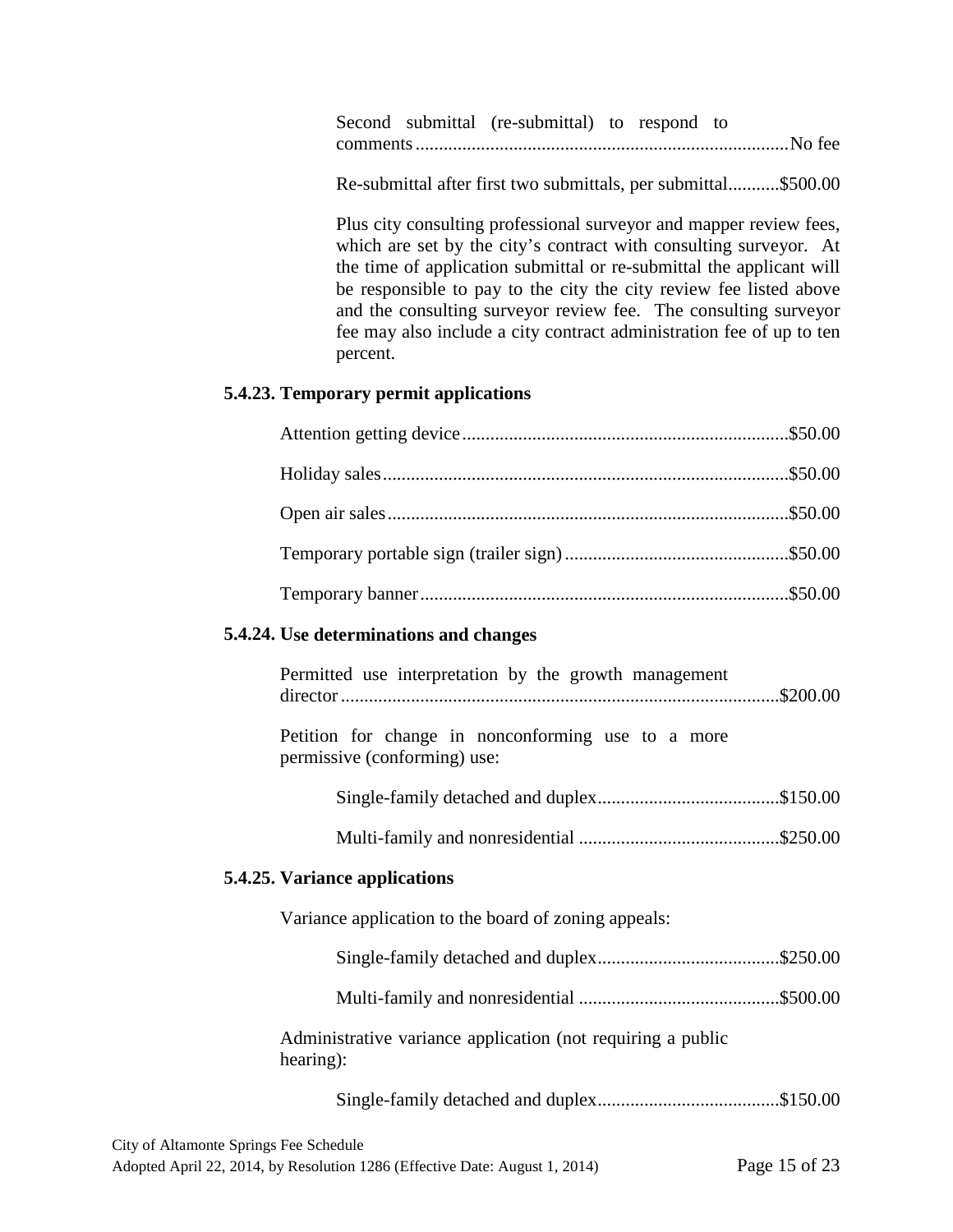Multi-family and nonresidential ...........................................\$250.00

Variance approval extension application ....... 1/2 of original application fee

#### **5.4.26. Variance wavier applications as part of a site plan or subdivision development plan application**

Variance or waiver application to the planning board (requiring public hearing):

|--|--|--|

Administrative variance or waiver application to the DRC (not requiring public hearing):

|  | Variance or waiver application submitted with the |                                                        |  |
|--|---------------------------------------------------|--------------------------------------------------------|--|
|  |                                                   | first plan application submittal, each request\$100.00 |  |

Variance or waiver application submitted after the first plan application submittal, each request.........................\$200.00

#### **5.4.27. Vested rights determination**

Vested rights determination regarding impact fees ..........................\$750.00

#### **5.5. Review and processing escrow agreements**

The city will require applicants to execute a review and processing escrow agreement and pre-fund an escrow account to pay for city expenses incurred for professional or administrative services.

#### **6. Police**

#### **6.1. Police reports including traffic, homicide reports**

|  |  |  |  | Traffic, homicide reports (not to include photos), per page \$0.15 |
|--|--|--|--|--------------------------------------------------------------------|
|--|--|--|--|--------------------------------------------------------------------|

Double-sided (two-sided) reports (not to include photos), per sheet................\$0.20

#### **6.2. Fingerprinting**

Inked/cards

Residents and nonresidents ...............................................................\$10.00\*

Electronic/digital scanning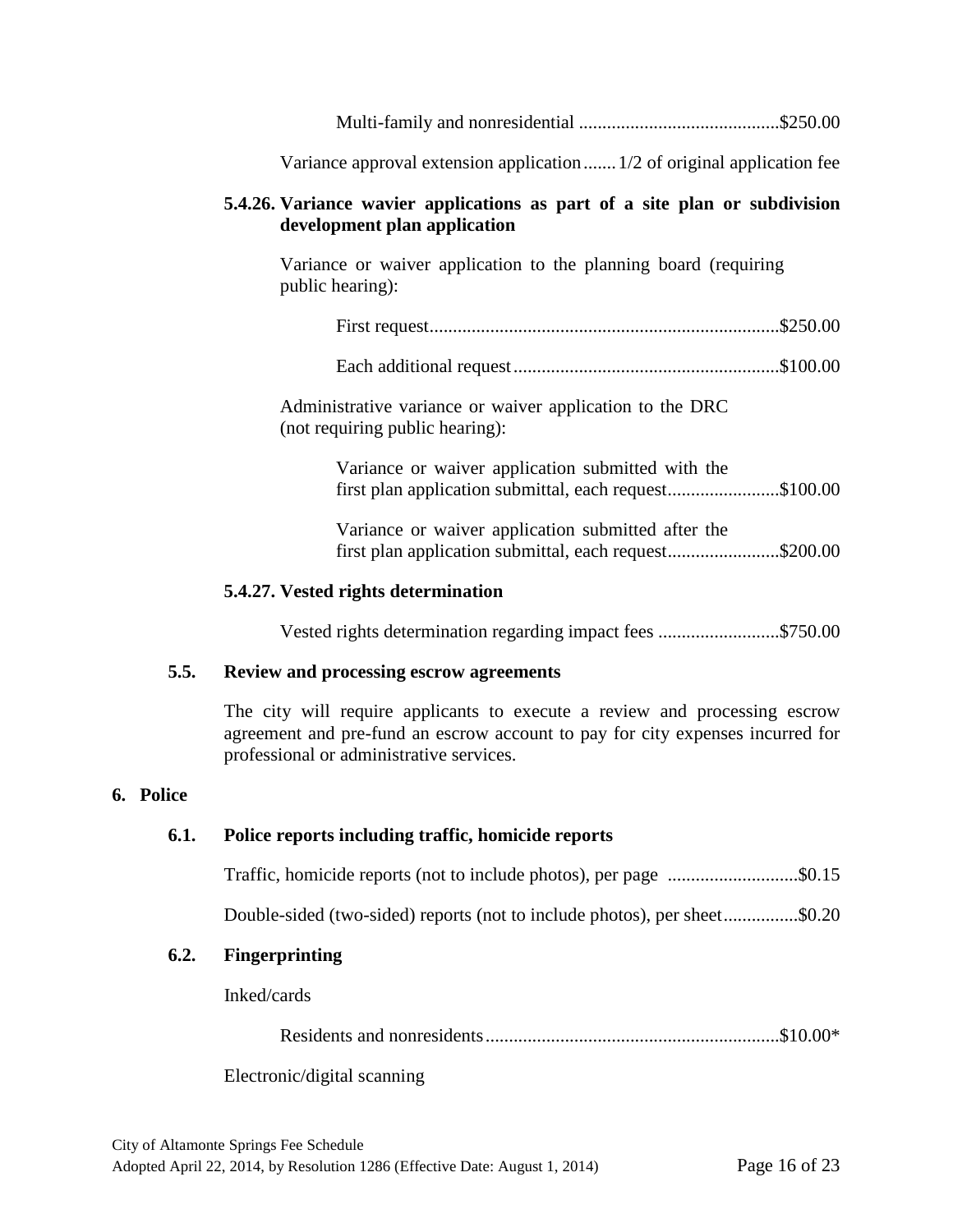|                     | Those requesting fingerprints as part of the Attorney General's |
|---------------------|-----------------------------------------------------------------|
|                     | *Includes sales tax                                             |
| 6.3.                | <b>VIN</b> checks                                               |
|                     |                                                                 |
| 6.4.                | <b>Color photographs</b>                                        |
|                     |                                                                 |
|                     |                                                                 |
| 6.5.                | <b>Black &amp; white photographs</b>                            |
|                     |                                                                 |
|                     |                                                                 |
| 6.6.                | <b>Police records checks</b>                                    |
|                     |                                                                 |
| 6.7.                | Copy of parking or uniform traffic citation                     |
|                     |                                                                 |
| <b>Public Works</b> |                                                                 |
| 7.1.                | <b>Computer generated plots</b>                                 |
|                     |                                                                 |
|                     |                                                                 |
| 7.2.                | <b>Lift station fees</b>                                        |
|                     |                                                                 |
|                     |                                                                 |
| 7.3.                | <b>Right-of-way utilization</b>                                 |

All right-of-way utilization work requiring a city permit shall be paid to the city in accordance with the schedule stated below:

**7. Public Works**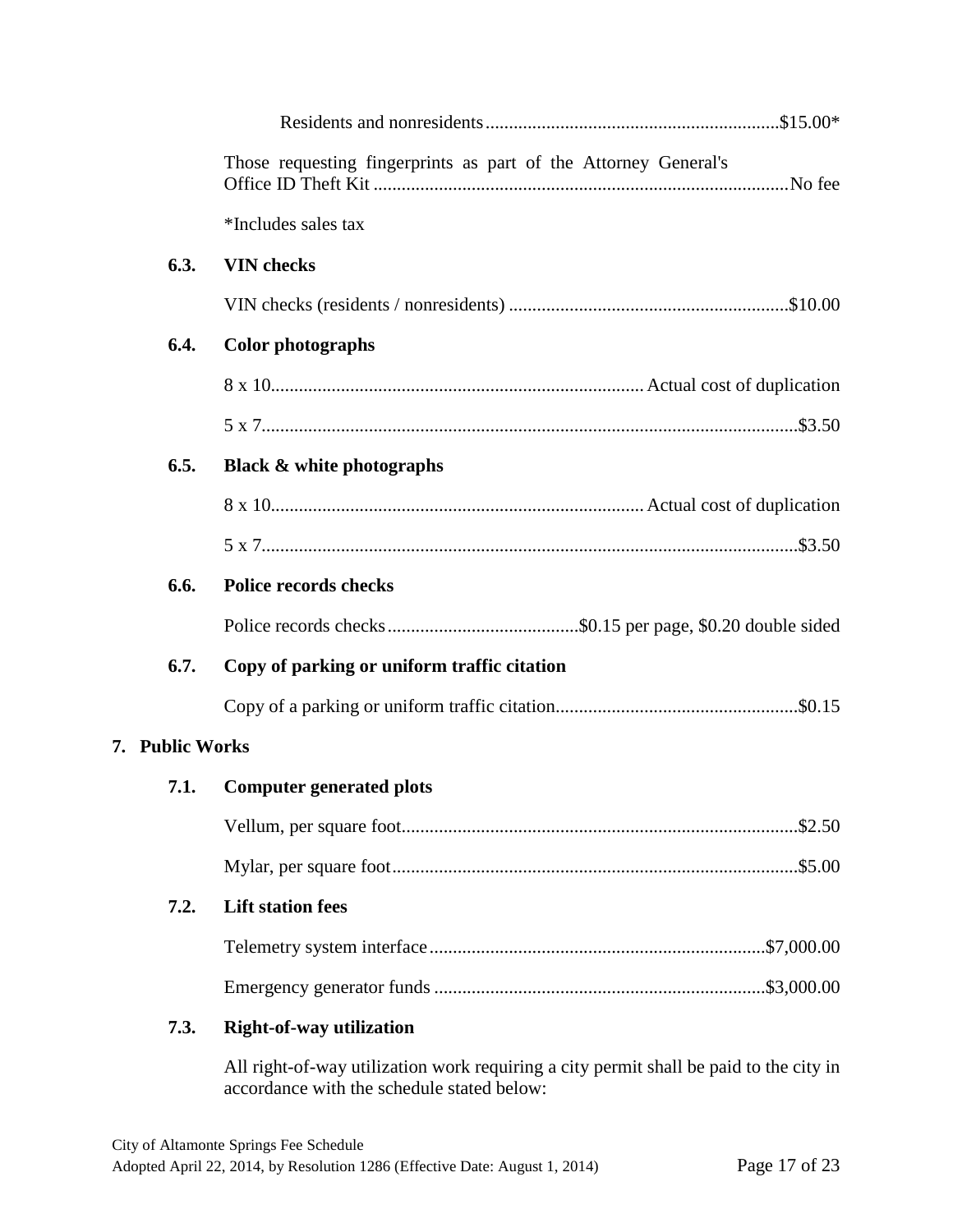Inspection of utilization of right-of-way:

Longitude installations:

|                           | Cut less than 1 foot wide, per 100 feet or                                                                                                                       |  |
|---------------------------|------------------------------------------------------------------------------------------------------------------------------------------------------------------|--|
|                           | Cut 1 foot to 3 feet wide, per 100 feet or                                                                                                                       |  |
|                           | Cut greater than 3 feet wide, per 100 feet of                                                                                                                    |  |
|                           | Directional bore, per 100 feet of fraction                                                                                                                       |  |
| Transverse installations: |                                                                                                                                                                  |  |
|                           |                                                                                                                                                                  |  |
|                           | Open cut - paved areas (each cut):                                                                                                                               |  |
|                           | Cut greater than 15 square feet \$270.00                                                                                                                         |  |
|                           |                                                                                                                                                                  |  |
|                           | Open cut unpaved areas (each cut) \$108.00                                                                                                                       |  |
|                           | Bore and jack (each operation)\$100.00                                                                                                                           |  |
|                           | Directional bore (each operation) \$100.00                                                                                                                       |  |
| New overhead utilities:   |                                                                                                                                                                  |  |
|                           | Basic fee for installation of poles (other than repair or                                                                                                        |  |
|                           |                                                                                                                                                                  |  |
|                           |                                                                                                                                                                  |  |
|                           | Upgrade work on previously permitted overhead utilities:                                                                                                         |  |
|                           | Basic fee for work on previously permitted<br>overhead utility poles (including the addition of<br>intermediate poles in an existing overhead line)\$28.00 plus: |  |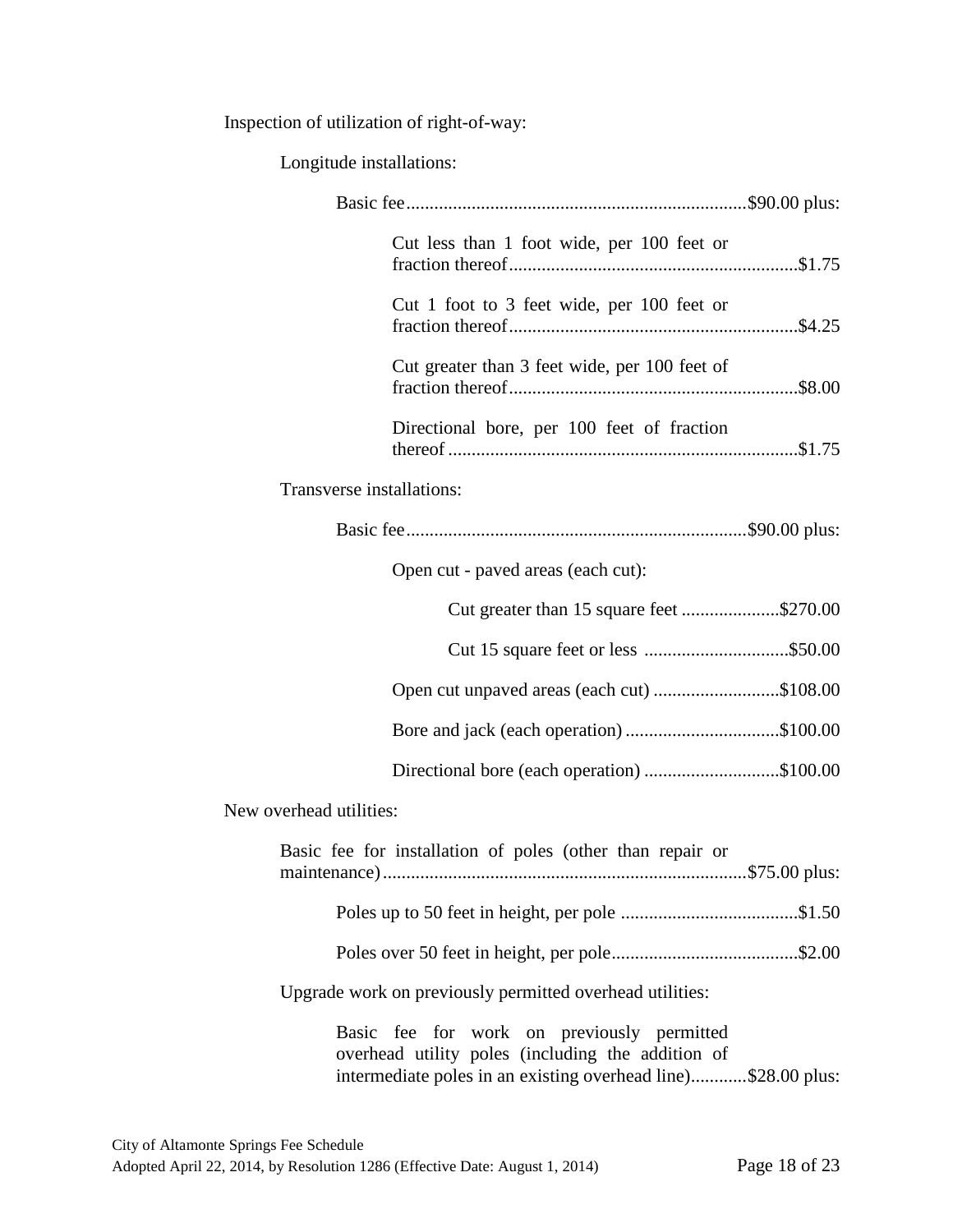|  | Charge per existing or additional pole, per |  |
|--|---------------------------------------------|--|
|  |                                             |  |

Miscellaneous related charges:

#### **7.4. Street light deposit**

|  | Street light deposit (twenty-four $(24)$ months $@$ ten dollars |  |  |  |
|--|-----------------------------------------------------------------|--|--|--|
|  |                                                                 |  |  |  |

#### **8. Building, Plumbing, Electrical, Mechanical, Fire Protection and Fireworks Fees**

#### **8.1. Building permit fees**

On all building work requiring a building permit, a fee for each building permit shall be paid to the city in accordance with the schedule stated below:

| Building permit for a total valuation up to five hundred dollars                                                   |
|--------------------------------------------------------------------------------------------------------------------|
| Building permit for a total valuation in excess of five hundred                                                    |
|                                                                                                                    |
| Plan review deposit fee (non-refundable, credited towards building<br>permit fees when building permit is issued): |
|                                                                                                                    |
|                                                                                                                    |
|                                                                                                                    |
|                                                                                                                    |
|                                                                                                                    |
|                                                                                                                    |
|                                                                                                                    |
|                                                                                                                    |

City of Altamonte Springs Fee Schedule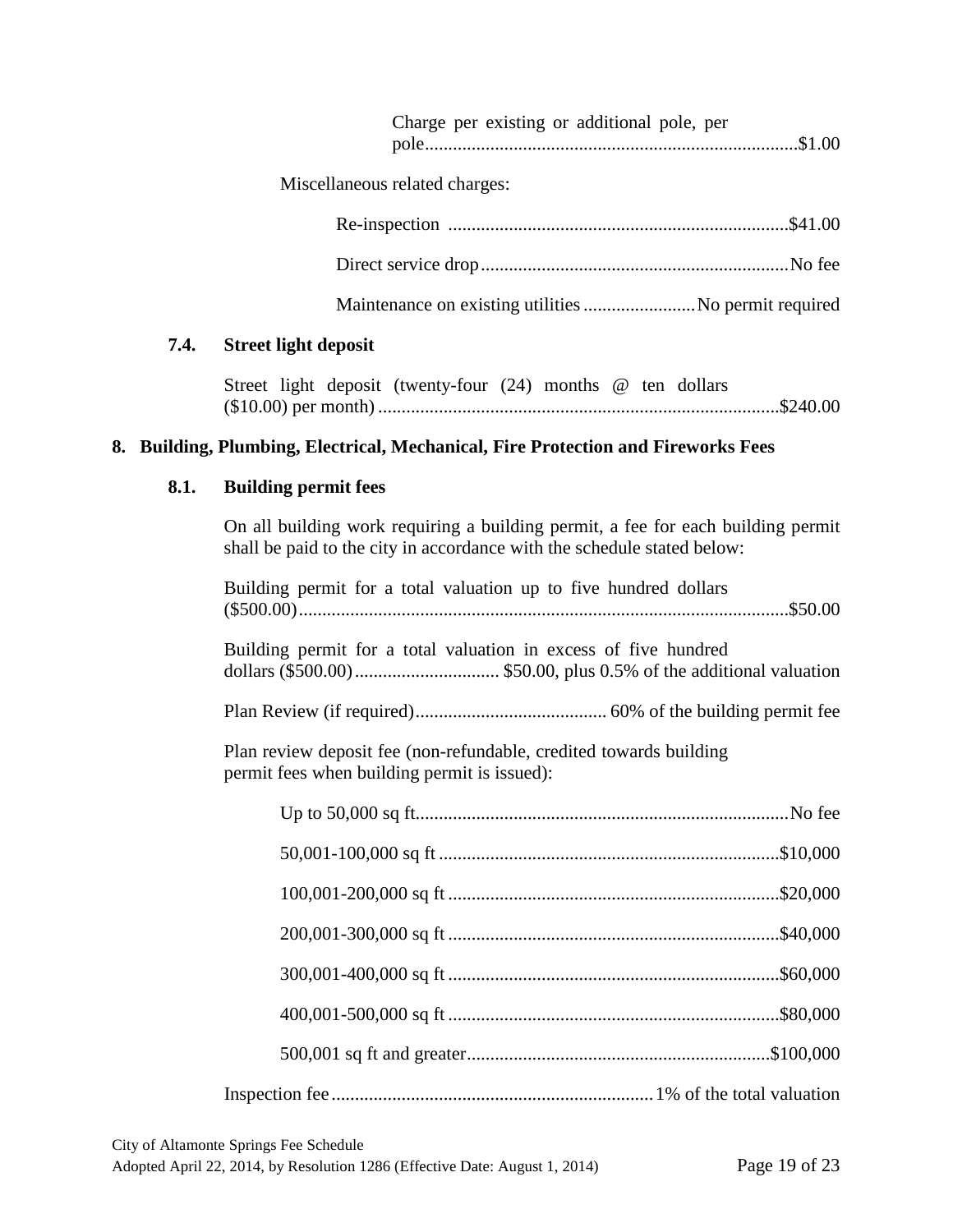| revised permit, plan review and<br>inspection fees due to the change in<br>valuation (minimum fee \$35.00) |
|------------------------------------------------------------------------------------------------------------|

A forty (40) percent reduction in the above building permit fees for single-family fee simple detached dwelling units (including townhouses as defined by the Florida Building Code) will be given if residential fire sprinklers are incorporated into the dwelling in a manner consistent with the requirements of the NFPA 13D.

A reduction in the above building permit fees for qualified affordable housing pursuant to the provisions of City Code of Ordinances section 25-17, "Affordable housing," will be given to the extent that the developer's qualified payment for down payment assistance exceeds both the amount of impact fees and sewer, water and drainage fees due for the project.

| fraction thereof                           |
|--------------------------------------------|
| fraction thereof                           |
| Re-stamp for lost field copy of plans:     |
|                                            |
|                                            |
| Reissue of lost permit card:               |
|                                            |
| the original permit fee                    |
| Penalties for construction without permit: |
|                                            |
|                                            |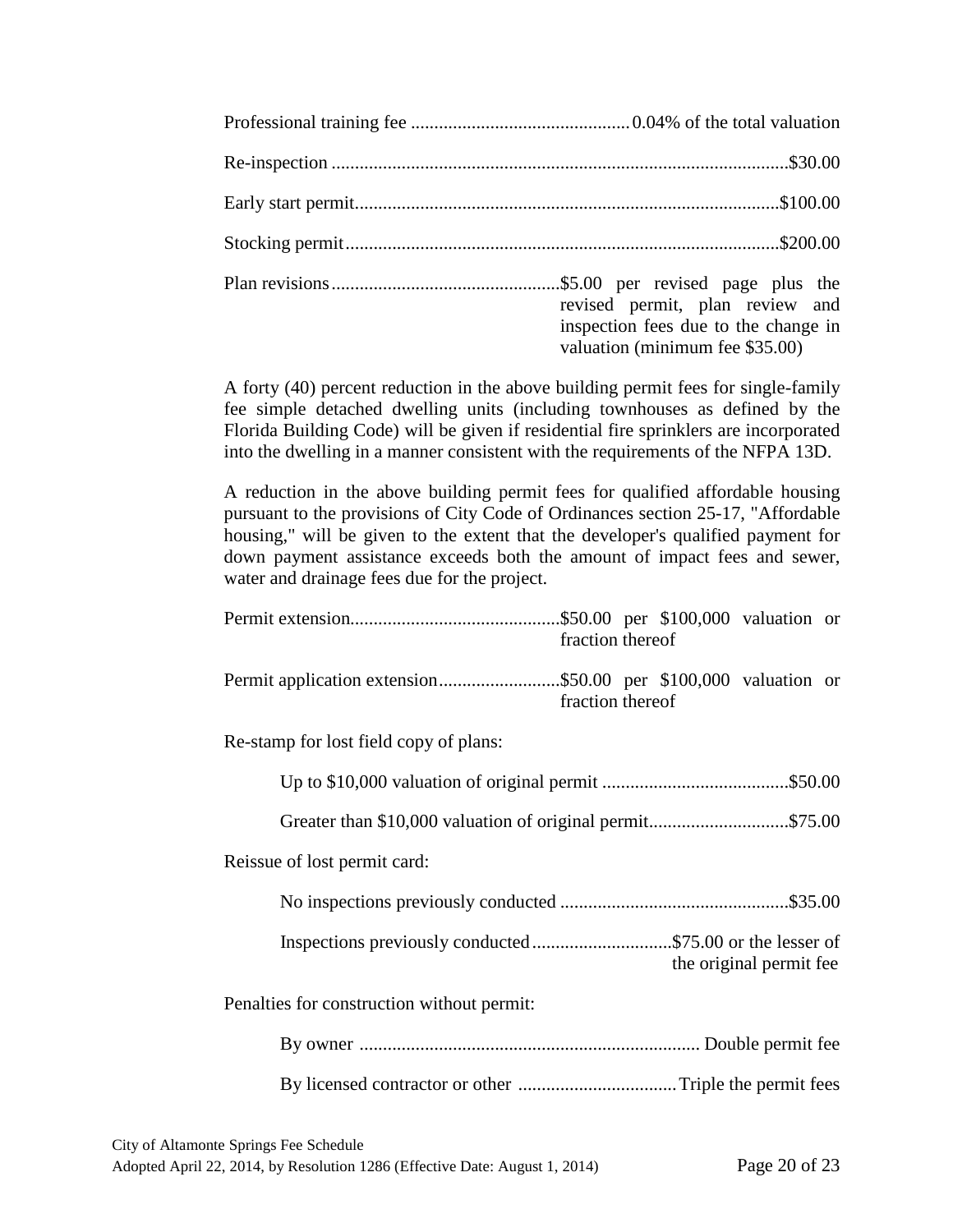#### **8.2. Mechanical permit fees**

On all mechanical work requiring a permit, a fee for each mechanical permit shall be paid to the city in accordance with the schedule stated below:

|      | Minimum permit fee and fee to a subcontractor contracting under a                                                                                                |
|------|------------------------------------------------------------------------------------------------------------------------------------------------------------------|
|      | Stand-alone permit shall be calculated in accordance with section 8.1, above.                                                                                    |
|      |                                                                                                                                                                  |
|      | Penalties for construction without permit:                                                                                                                       |
|      |                                                                                                                                                                  |
|      |                                                                                                                                                                  |
| 8.3. | Plumbing/gas permit fees                                                                                                                                         |
|      | On all plumbing or gas work requiring a permit, a fee for each plumbing or gas<br>permit shall be paid to the city in accordance with the schedule stated below: |
|      | Minimum permit fee and fee to a subcontractor contracting under a                                                                                                |
|      | Stand-alone permit shall be calculated in accordance with section<br>8.1, above.                                                                                 |
|      |                                                                                                                                                                  |
|      | Penalties for construction without permit:                                                                                                                       |
|      |                                                                                                                                                                  |
|      |                                                                                                                                                                  |
| 8.4. | <b>Electrical permit fees</b>                                                                                                                                    |
|      | On all electrical work requiring a permit, a fee for each electrical permit shall be<br>paid to the city in accordance with the schedule stated below:           |
|      | Minimum permit fee and fee to a subcontractor contracting under a                                                                                                |
|      | Stand-alone permit shall be calculated in accordance with section 8.1, above.                                                                                    |
|      |                                                                                                                                                                  |

**8.4.**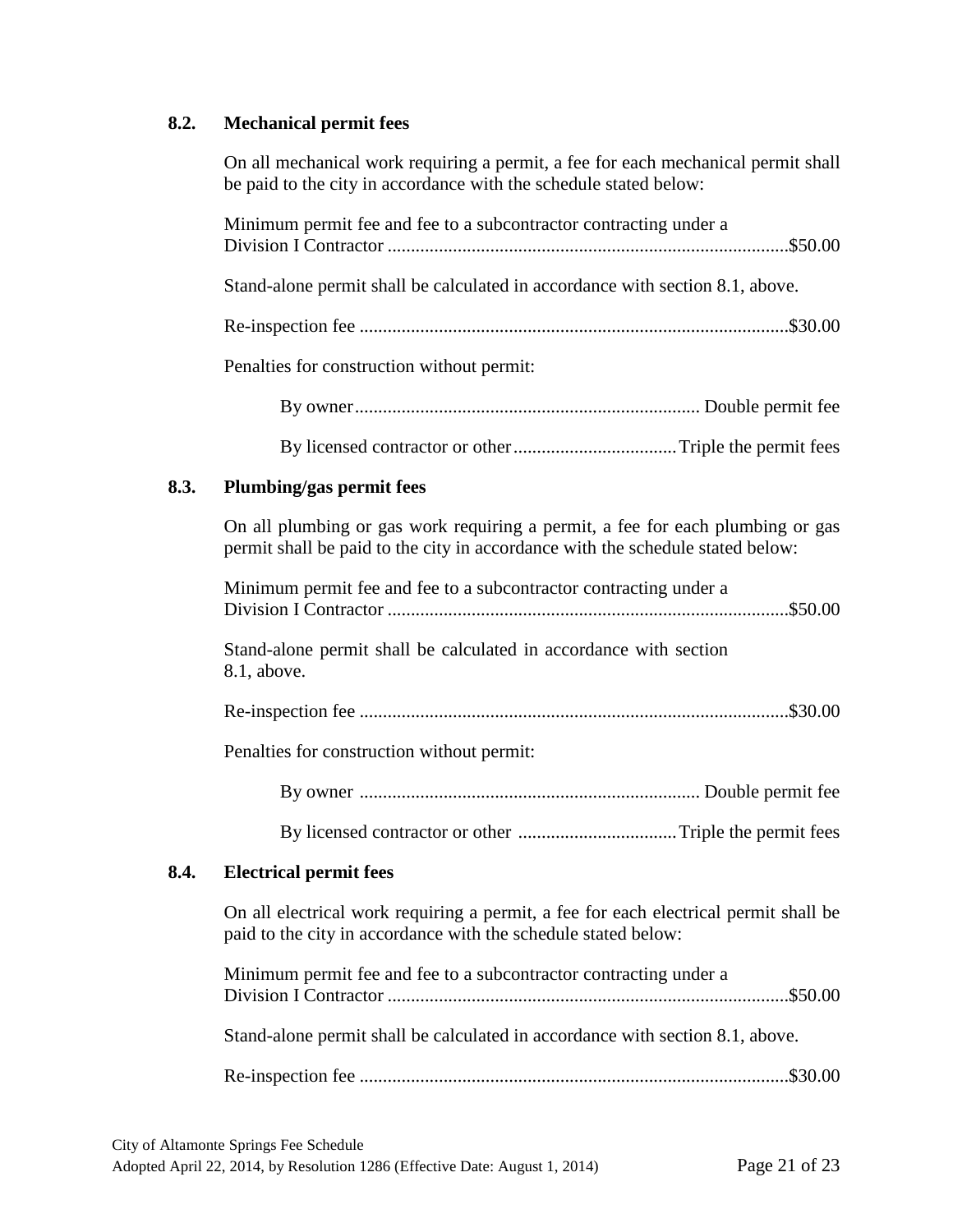Penalties for construction without permit:

By licensed contractor or other .................................. Triple the permit fees

#### **8.5. Fire alarms or suppression systems permit fees**

On all Fire Alarm or suppression system work requiring a permit, a fee for each fire alarm permit shall be paid to the city in accordance with the schedule stated below:

| Minimum permit fee and fee to a subcontractor contracting under a                |
|----------------------------------------------------------------------------------|
| Stand-alone permit shall be calculated in accordance with section<br>8.1, above. |
|                                                                                  |
| Penalties for construction without permit:                                       |
|                                                                                  |
|                                                                                  |
|                                                                                  |

#### **8.6. Site improvement permit fees**

On all site construction, other than building/structures requiring a site permit, a fee for each site permit shall be paid to the city in accordance with the schedule stated below:

|      |                                            | whichever is greater |
|------|--------------------------------------------|----------------------|
|      |                                            |                      |
|      | Penalties for construction without permit: |                      |
|      |                                            |                      |
|      |                                            |                      |
| 8.7. | Demolition/building relocation permit      |                      |

Minimum permit fee .......................................................................................\$50.00

Stand-alone permit shall be calculated in accordance with section 8.1, above.